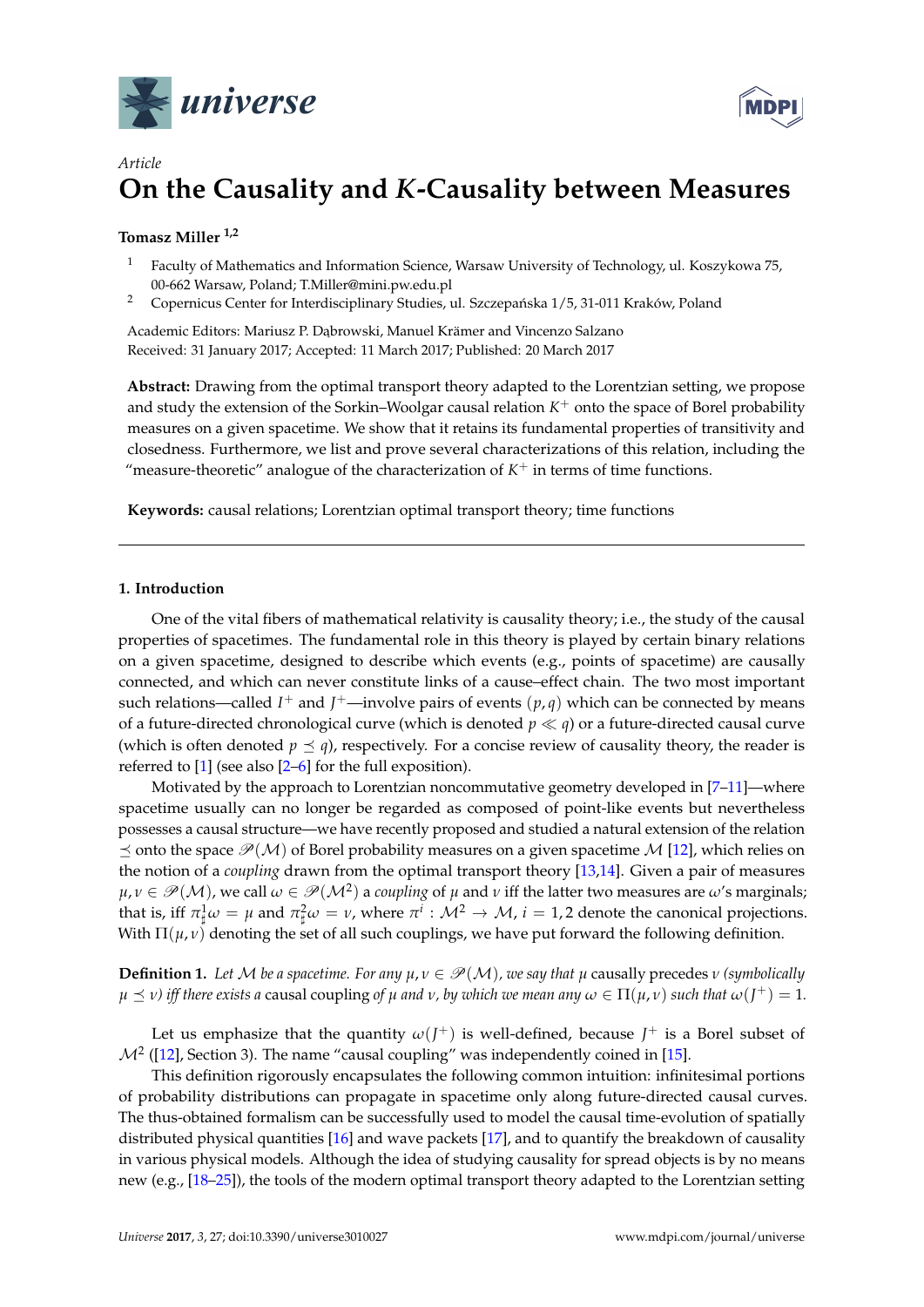allow us to cast some new light on the previous approaches and significantly extend them. See [\[17\]](#page-7-10) for concrete physical applications and a more detailed discussion.

Even though  $I^+$ ,  $J^+$  play the central role in mathematical relativity, these relations are not the only ones studied in causality theory, with the so-called Sorkin–Woolgar relation *K* <sup>+</sup> ⊇ *J* <sup>+</sup> providing an important example. It is defined in [\[26\]](#page-8-1) as *the smallest transitive and topologically closed relation containing I* <sup>+</sup>, and it was originally studied in the context of reformulating causality theory along topological and order-theoretic lines, which in particular would accommodate for low-regularity metrics. It turns out that  $K^+$  is additionally antisymmetric (and hence a partial order) precisely when the spacetime  $\mathcal M$  is stably causal [\[27\]](#page-8-2), in which case it possesses the following characterization in terms of *time functions* (i.e., continuous real-valued functions on  $M$  which are strictly increasing along any future-directed causal curve) [\[28\]](#page-8-3).

<span id="page-1-4"></span>**Theorem 1** (Minguzzi). Let M be a stably causal spacetime and  $p, q \in M$ . Then,

<span id="page-1-3"></span>
$$
(p,q) \in K^+ \iff
$$
 For every time function  $\mathcal{T} \quad \mathcal{T}(p) \leq \mathcal{T}(q).$  (1)

In his work [\[27\]](#page-8-2), E. Minguzzi calls  $K^+$  "one of the most important [relations] for the development of causality theory". It is thus natural to ask whether the formalism developed in [\[12\]](#page-7-5) for *J* <sup>+</sup> can be adapted to *K* <sup>+</sup>. Indeed, Definition [1](#page-0-0) can be immediately modified to extend the relation  $K^+$  (instead of  $J^+$ ) onto  $\mathscr{P}(\mathcal{M})$  (see Definition [2](#page-1-0) below). The aim of this paper is to study the thus-obtained relation between measures. More concretely, in Section [2](#page-1-1) we show that the Sorkin–Woolgar relation—when extended onto  $\mathcal{P}(\mathcal{M})$ —retains its fundamental properties of transitivity and closedness (Proposition [1\)](#page-1-2). Then, we establish its various characterizations (Theorem [2\)](#page-2-0), in particular providing the "measure-theoretic" counterpart of equivalence [\(1\)](#page-1-3). All of that generalizes and sheds new light on some of the results presented in [\[12\]](#page-7-5), which is briefly discussed in Section [3.](#page-6-0) Finally, the Appendix [A](#page-6-1) outlines the definitions and theorems from the probability theory on Polish spaces used in the article.

# <span id="page-1-1"></span>**2. Results**

From now on, the term "measure" will always stand for "Borel probability measure".

Analogously as for the relations  $I^+$  and  $J^+$ , for any  $\mathcal{X} \subseteq \mathcal{M}$ , one introduces the notation  $K^+(\mathcal{X}) \ := \ \pi^2((\mathcal{X} \times \mathcal{M}) \cap K^+)$  and  $K^-(\mathcal{X}) := \pi^1((\mathcal{M} \times \mathcal{X}) \cap K^+)$ . By definition,  $K^+$  is closed, and hence for any compact  $C\subseteq\mathcal{M}$ , the sets  $K^\pm(C)$  are closed. More generally, however, for  $\mathcal{X}\subseteq\mathcal{M}$ which is only Borel, the sets  $K^{\pm}(\mathcal{X})$  need not be Borel. Nevertheless, being projections of Borel sets, they are *universally measurable*, which means that for any measure  $\mu \in \mathscr{P}(\mathcal{M})$ , the sets  $K^{\pm}(\mathcal{X})$  are Borel up to a *µ*-negligible set, and therefore the quantity  $\mu(K^{\pm}(\mathcal{X}))$  is well-defined [\[29\]](#page-8-4).

As announced in the Introduction, let us put forward the following definition of the Sorkin–Woolgar relation between measures.

<span id="page-1-0"></span>**Definition 2.** Let M be a spacetime. For any  $\mu, \nu \in \mathcal{P}(\mathcal{M})$ , we say that  $\mu$  K-causally precedes  $\nu$ *(symbolically*  $\mu \preceq_K \nu$ ) *iff there exists a K*-causal coupling *of*  $\mu$  *and*  $\nu$ , *by which we mean any*  $\omega \in \Pi(\mu, \nu)$ *such that*  $\omega(K^+) = 1$ *.* 

As a first result, let us observe that the defining properties of the Sorkin–Woolgar relation—closedness and transitivity—still hold after extending it onto  $\mathcal{P}(\mathcal{M})$ .

<span id="page-1-2"></span>**Proposition 1.** *The relation*  $\preceq_K$  *on*  $\mathcal{P}(\mathcal{M})$  *is reflexive and transitive, as well as closed, by which we mean* that the set  $\{(\mu,\nu)\in\mathscr{P}(\mathcal{M})^2~|~\mu\preceq_K\nu\}$  is closed in  $\mathscr{P}(\mathcal{M})^2$  endowed with the (product) narrow topology *(for the definition of the narrow topology, see Appendix [A\)](#page-6-1).*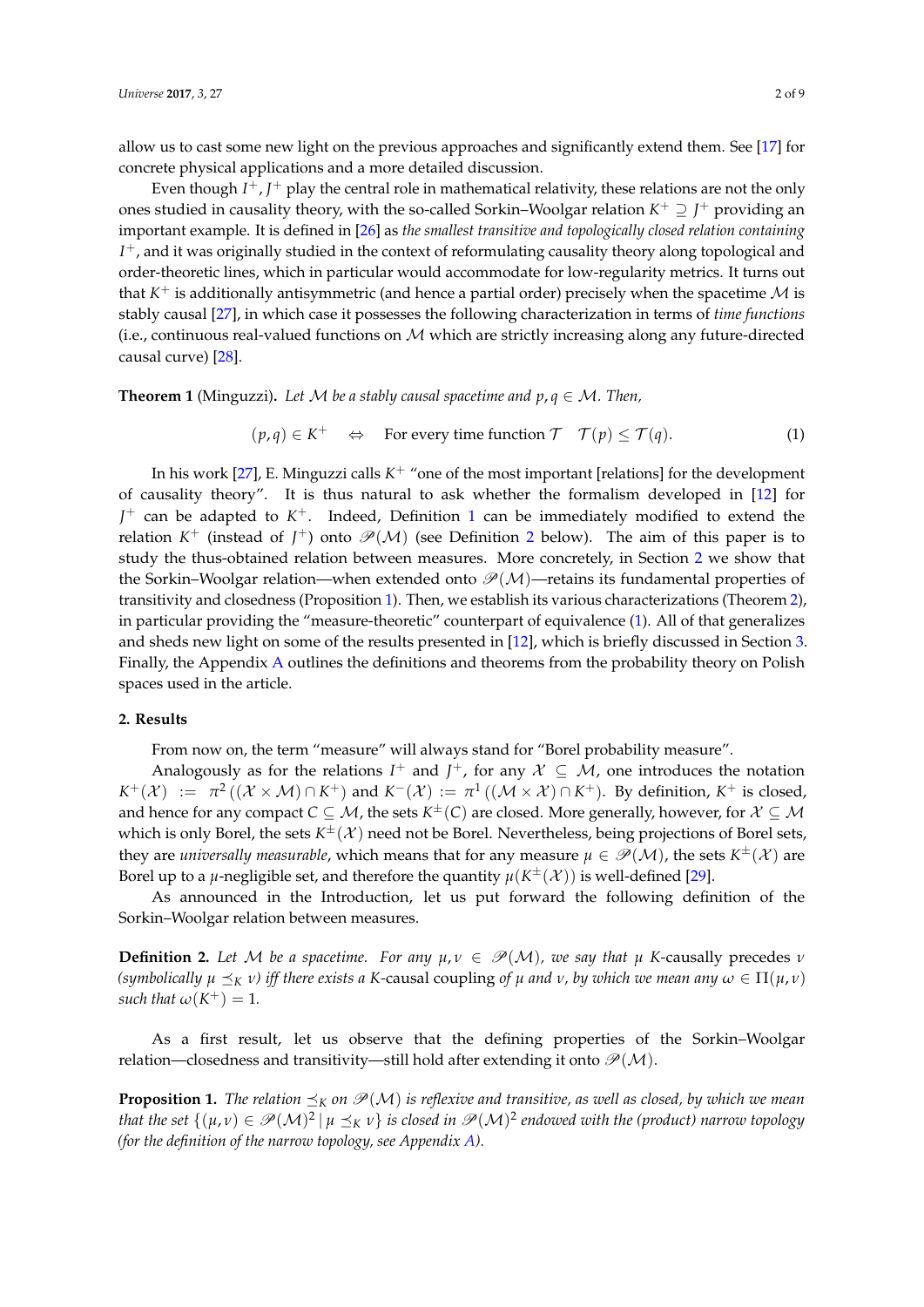**Proof.** Reflexivity and transitivity can be shown exactly as in the proof of ([\[12\]](#page-7-5), Theorem 11) with  $\preceq$ and  $J^+$  replaced by  $\preceq_K$  and  $K^+$ .

As for the closedness, take any sequences  $(\mu_n)$ ,  $(\nu_n) \subseteq \mathscr{P}(\mathcal{M})$  satisfying  $\mu_n \preceq_K \nu_n$  for all  $n \in \mathbb{N}$ , and suppose that they converge, respectively, to some  $\mu, \nu \in \mathcal{P}(\mathcal{M})$  in the narrow topology; i.e., that

$$
\forall f \in C_b(\mathcal{M}) \quad \int_{\mathcal{M}} f d\mu_n \to \int_{\mathcal{M}} f d\mu \quad \text{and} \quad \int_{\mathcal{M}} f d\nu_n \to \int_{\mathcal{M}} f d\nu.
$$

What we need to prove is that  $\mu \leq_K \nu$ . To this end, let  $\omega_n$  be the *K*-causal coupling of  $\mu_n$  and  $\nu_n$ for every  $n \in \mathbb{N}$ . We claim that the sequence  $(\omega_n) \subseteq \mathscr{P}(\mathcal{M}^2)$  has a narrowly convergent subsequence. Indeed, the sets  $\{\mu_n\}_{n\in\mathbb{N}}$ ,  $\{\nu_n\}_{n\in\mathbb{N}}$  are relatively compact (in the narrow topology) and hence tight by the Prokhorov theorem (see Appendix [A\)](#page-6-1). However, this implies that the set  $\bigcup \Pi(\mu_i, \nu_j)$  is *i*,*j*∈N also tight ([\[14\]](#page-7-7), Lemma 4.4) and hence relatively compact. Since  $(\omega_n)$  is contained in  $\bigcup \Pi(\mu_i, \nu_j)$ , *i*,*j*∈N

it possesses a subsequence (which we keep denoting as  $(\omega_n)$ ) convergent to some  $\omega\in \mathscr{P}(\mathcal{M}^2).$ 

It now remains to show that  $\omega$  is a *K*-causal coupling of  $\mu$  and  $\nu$ . In order to prove that  $\omega \in \Pi(\mu, \nu)$ , observe first that for any  $g \in C_b(\mathcal{M})$ 

$$
\int_{\mathcal{M}} g d\left(\pi_{\sharp}^1 \omega\right) = \int_{\mathcal{M}} (g \circ \pi^1) d\omega = \lim_{n \to +\infty} \int_{\mathcal{M}} (g \circ \pi^1) d\omega_n = \lim_{n \to +\infty} \int_{\mathcal{M}} g d\mu_n = \int_{\mathcal{M}} g d\mu,
$$

which proves that  $\pi_\sharp^1\omega=\mu.$  The equality  $\pi_\sharp^2\omega=\nu$  is proven analogously. Finally, in order to show that  $\omega(K^+) = 1$ , invoke the Portmanteau theorem (see Appendix [A\)](#page-6-1), which toghether with the closedness of  $K^+$  yields  $\omega(K^+) \ge \limsup \omega_n(K^+) = 1$ .  $n \rightarrow +\infty$ 

We now provide several characterizations of the relation  $\preceq_K$  for measures, which constitutes the main result of the paper.

<span id="page-2-0"></span>**Theorem 2.** Let M be a spacetime. For any  $\mu, \nu \in \mathcal{P}(\mathcal{M})$ , consider the following list of conditions.

- $1^{\bullet}$  $\mu \preceq_K \nu$ .
- 2 *For any compact subset*  $C \subseteq M$ ,

$$
\mu(K^+(C)) \le \nu(K^+(C)).
$$
 (2)

3 *For any Borel subset*  $X \subseteq M$  *such that*  $K^+(\mathcal{X}) \subseteq \mathcal{X}$ *,* 

<span id="page-2-2"></span>
$$
\mu(\mathcal{X}) \le \nu(\mathcal{X}).\tag{3}
$$

 $4^{\bullet}$ *For any time function*  $\mathcal T$  *and any*  $\alpha \in \mathbb{R}$ *,* 

$$
\mu\left(\mathcal{T}^{-1}((\alpha,+\infty))\right) \leq \nu\left(\mathcal{T}^{-1}((\alpha,+\infty))\right). \tag{4}
$$

5 • *For any bounded time function* T *,*

<span id="page-2-1"></span>
$$
\int_{\mathcal{M}} \mathcal{T} d\mu \le \int_{\mathcal{M}} \mathcal{T} d\nu. \tag{5}
$$

*Then, we have the following equivalences and implications*  $1^{\bullet} \Leftrightarrow 2^{\bullet} \Leftrightarrow 3^{\bullet} \Rightarrow 4^{\bullet} \Rightarrow 5^{\bullet}$ *. Moreover, if M is causally continuous, then all above conditions are equivalent.*

Observe that conditions  $4^{\bullet}$  and  $5^{\bullet}$  implicitly assume that M is stably causal. Condition  $5^{\bullet}$  is a natural extension of Minguzzi's condition [\(1\)](#page-1-3) onto measures. Notice, however, that we assume here the causal continuity of  $M$  for the equivalence  $1^{\bullet} \Leftrightarrow 5^{\bullet}$  to hold.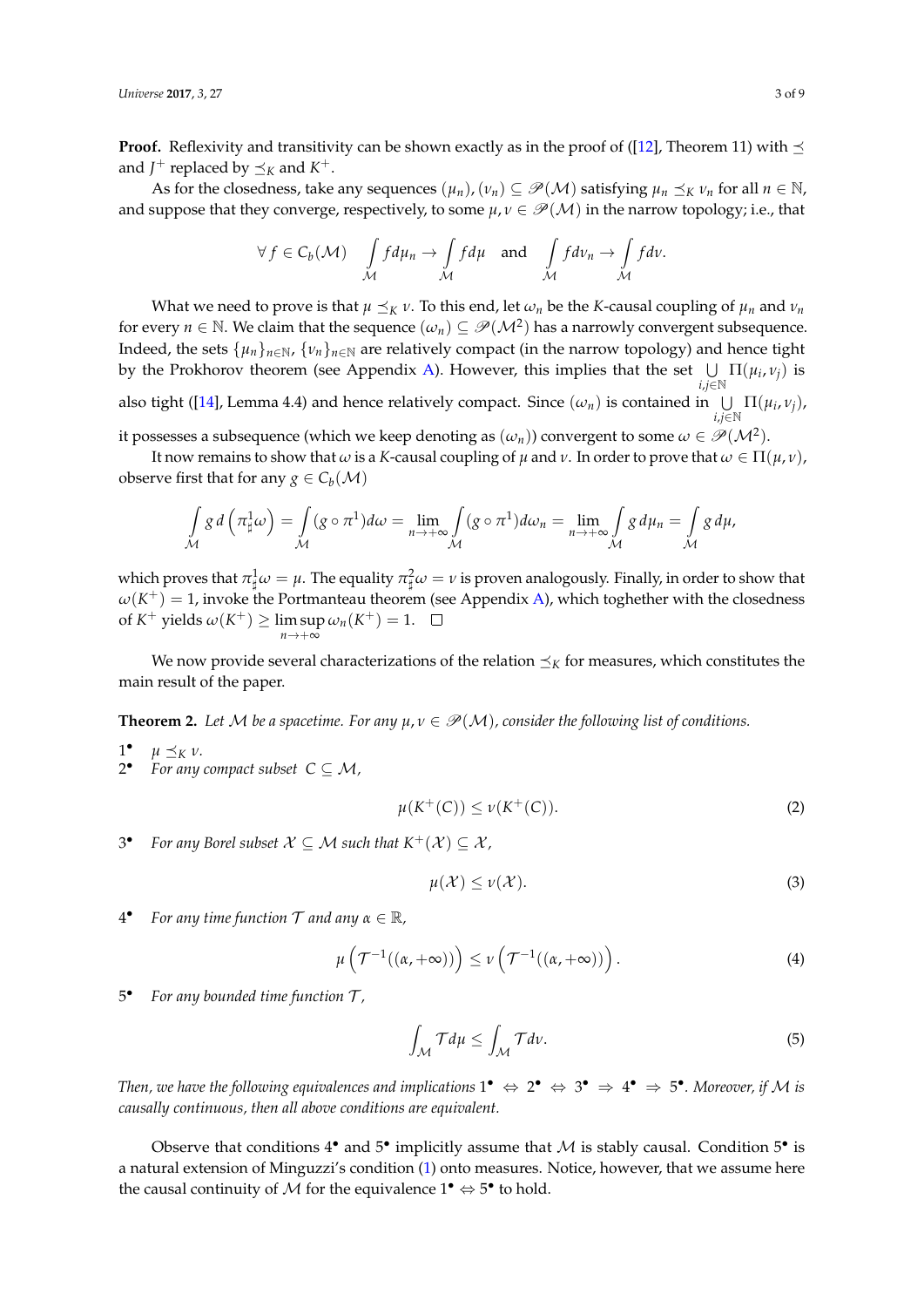All above conditions (with the exception of  $4^{\bullet}$ ) are analogues of those studied in [\[12\]](#page-7-5) in the context of the relation  $J^+$ , and in fact they reduce to them for the case of causally simple spacetimes. However, the properties of  $K^+$  allow these analogues to work in a broader class of spacetimes. Some parts of the following proof simply mimic the argumentation presented in [\[12\]](#page-7-5), while others are significantly different, thus offering an alternative way to reach the results of the cited work. In particular, the crucial role will be played by the following fact, adapted from a more general result obtained by Suhr, cf.  $([15]$  $([15]$ , Theorem 2.5).

<span id="page-3-0"></span>**Theorem 3** (Suhr). For any spacetime M and any  $\mu, \nu \in \mathcal{P}(\mathcal{M})$ , the following conditions are equivalent

- *(i)*  $\mu \preceq_K \nu$ .
- *(ii) For any Borel*  $B \subseteq M$ *,*

 $\mu(\mathcal{B}) \le \nu(K^+(\mathcal{B}))$  and  $\mu(K^-(\mathcal{B})) \ge \nu(\mathcal{B}).$ 

We will also need the following lemma, the proof of which is a straightforward adaptation of that of ([\[12\]](#page-7-5), Proposition 1).

<span id="page-3-1"></span>**Lemma 1.** *For any spacetime* M *and any*  $X \subseteq M$ , *denote*  $X^c := M \setminus X$ *. We have the equivalence of inclusions*  $K^+(\mathcal{X}) \subseteq \mathcal{X} \Leftrightarrow K^-(\mathcal{X}^c) \subseteq \mathcal{X}^c$ .

**Proof of Theorem [2.](#page-2-0)**  $1^{\bullet} \Rightarrow 2^{\bullet}$  By the closedness of  $K^{+}$ , the set  $K^{+}(C)$  is closed, and hence Borel, for any compact *C*. Denoting the characteristic function of  $K^+(C)$  by  $\chi$ , the inequality  $\chi(p) \leq \chi(q)$ holds for all  $(p,q) \in K^+$  by the transitivity of  $K^+$ . By assumption, there exists a *K*-causal coupling  $\omega \in \Pi(\mu, \nu)$ , and one has that

$$
\mu(K^+(C)) = \int_{\mathcal{M}} \chi(p) d\mu(p) = \int_{\mathcal{M}^2} \chi(p) d\omega(p,q) = \int_{K^+} \chi(p) d\omega(p,q) \leq \int_{K^+} \chi(q) d\omega(p,q)
$$

$$
= \int_{\mathcal{M}^2} \chi(q) d\omega(p,q) = \int_{\mathcal{M}} \chi(q) d\nu(q) = \nu(K^+(C)).
$$

2<sup>•</sup> ⇒ 3<sup>•</sup> Let the set  $\mathcal X$  be as specified in 3<sup>•</sup>, and let *C* be any compact subset of  $\mathcal X$ . Then also  $K^+(C) \subseteq K^+(\mathcal{X}) \subseteq \mathcal{X}$  , and one has that

$$
\mu(C) \leq \mu(K^+(C)) \leq \nu(K^+(C)) \leq \nu(\mathcal{X}),
$$

where the inequality holds by 2<sup>•</sup>. Every Borel probability measure on a Polish space is inner regular (see Appendix [A\)](#page-6-1); therefore, by taking the supremum over all compacts  $C \subseteq \mathcal{X}$ , we obtain that

$$
\mu(\mathcal{X}) = \sup \{ \mu(C) \mid C \subseteq \mathcal{X} \text{ compact} \} \le \nu(\mathcal{X}).
$$

 $3^{\bullet} \Rightarrow 1^{\bullet}$  $3^{\bullet} \Rightarrow 1^{\bullet}$  It suffices to prove that condition ii) in Theorem 3 is satisfied.

To this end, observe that the first inequality in ii) follows directly from  $3^{\bullet}$  with  $\mathcal{X} := K^+(\mathcal{B})$ (up to a  $\mu$ -negligible set), and the obvious inequality  $\mu(\mathcal{B})\leq\mu(K^+(\mathcal{B}))$ . In order to obtain the second inequality, notice that 3• is in fact equivalent to its "*K* <sup>−</sup>" counterpart, namely

*3*<sup> $\bullet$ </sup> For any Borel subset  $Y \subseteq M$  such that  $K^{-}(Y) \subseteq Y$ ,

$$
\mu(\mathcal{Y}) \ge \nu(\mathcal{Y}).\tag{6}
$$

Indeed, to move between conditions 3<sup>•</sup> and 3<sup>'</sup>, simply take  $\mathcal{Y} = \mathcal{X}^c$  and invoke Lemma [1.](#page-3-1)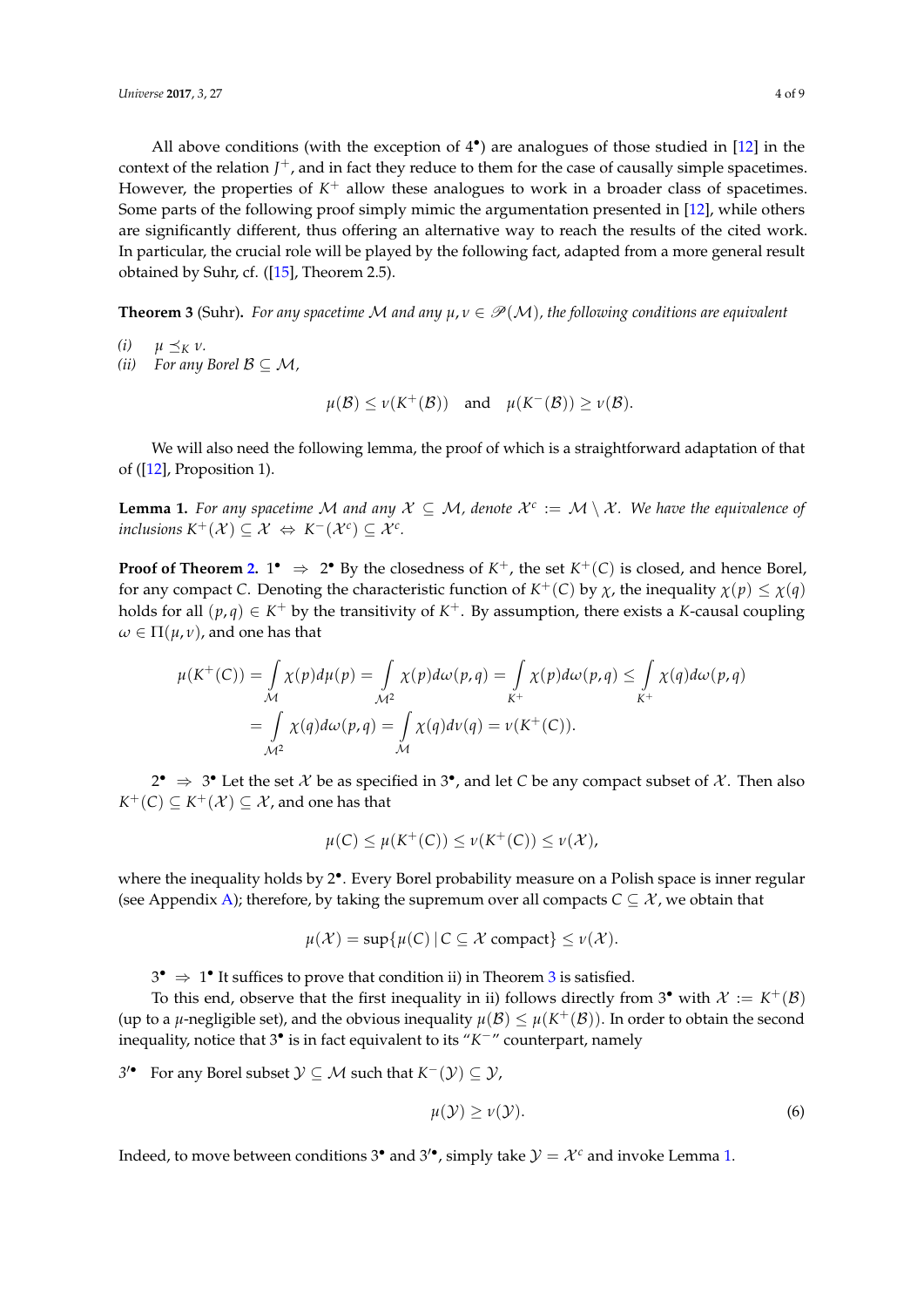The second inequality in condition ii) of Theorem [3](#page-3-0) follows from  $3'$  with  $\mathcal{Y} := K^-(\mathcal{B})$  (up to a *ν*-negligible set) and the obvious inequality  $\nu(K^-(\mathcal{B})) \ge \nu(\mathcal{B})$ .

3<sup>•</sup>  $\Rightarrow$  4° Take any time function  $\mathcal T$  (from now on, we implicitly assume that  $\mathcal M$  is stably causal) and any  $\alpha \in \mathbb{R}$ . On the strength of 3<sup>•</sup>, we only have to show that  $K^+$   $(\mathcal{T}^{-1}((\alpha, +\infty))) \subseteq \mathcal{T}^{-1}((\alpha, +\infty))$ .

To this end, let  $q \in M$  be such that there exists  $p \in \mathcal{T}^{-1}((\alpha, +\infty))$  with  $(p,q) \in K^+$ . By Theorem [1,](#page-1-4) we immediately obtain that  $\mathcal{T}(q)\geq \mathcal{T}(p)>\alpha$ , and so  $q\in \mathcal{T}^{-1}\left((\alpha,+\infty)\right)$  as well.

 $4^{\bullet}$  ⇒ 5 $^{\bullet}$  Fix a bounded time function  $\mathcal{T}$ . Reasoning similarly as in the proof of ([\[12\]](#page-7-5), Theorem 7,  $3^{\bullet} \Rightarrow 2^{\bullet}$ ), denote  $m := \inf \mathcal{T}$  and  $M := \sup \mathcal{T}$  and for every  $n \in \mathbb{N}$  define the simple function

<span id="page-4-0"></span>
$$
s_n:=m+\sum_{k=1}^{n-1}\tfrac{M-m}{n}\chi_{\mathcal{F}_k^{(n)}},
$$

where  $\mathcal{F}_k^{(n)}$  $f_k^{(n)} := \mathcal{T}^{-1}\left((m + k\frac{M-n}{n}, +\infty)\right)$ ,  $k = 1, 2, ..., n-1$ , and the functions  $\chi_{\mathcal{F}_k^{(n)}}$  denote their respective characteristic functions. On the strength of 4<sup>°</sup>, we have that

$$
\int_{\mathcal{M}} s_n d\mu = m + \sum_{k=1}^{n-1} \frac{M-m}{n} \mu(\mathcal{F}_k^{(n)}) \le m + \sum_{k=1}^{n-1} \frac{M-m}{n} \nu(\mathcal{F}_k^{(n)}) = \int_{\mathcal{M}} s_n d\nu.
$$
 (7)

The functions  $s_n$  are designed so as to satisfy  $0 < \mathcal{T} - s_n \leq \frac{M-m}{n}$  for all  $n \in \mathbb{N}$ . The somewhat technical justification (which we skip here) can be found in the above-mentioned proof in [\[12\]](#page-7-5). This property allows us to go with *n* to infinity in [\(7\)](#page-4-0) by Lebesgue's dominant convergence theorem, which yields [\(5\)](#page-2-1).

 $5^{\bullet} \Rightarrow 2^{\bullet}$  Fix a compact set *C* and define  $\mathcal{Y} := K^+(C)^c$ . By the closedness of  $K^+(C)$  and Lemma [1,](#page-3-1)  $\mathcal Y$  is an open set with the property that  $K^-(\mathcal Y) \subseteq \mathcal Y$ .

We go along the lines of the suitably modified proof of ([\[12\]](#page-7-5), Theorem 7,  $2^{\bullet} \Rightarrow 3^{\bullet}$ ). To begin with, let  $\eta \in \mathcal{P}(\mathcal{M})$  be an *admissible measure*, which by definition satisfies  $\eta(U) > 0$  for all open *U* ⊆ *M* and  $\eta(\partial I^{\pm}(p)) = 0$  for all  $p \in M$  ([\[2\]](#page-7-1), Definition 3.19). For any  $\lambda \in (0,1]$ , the measure  $\eta_\lambda := \lambda \eta + (1-\lambda)\eta($ .  $\cap$   $\cal Y)$  is another admissible measure. Its associated future volume function  $t_\lambda^+$ *λ* , defined for any  $p \in \mathcal{M}$  via

$$
t_{\lambda}^+(p) := -\eta_{\lambda}(I^+(p)) = -\lambda \eta(I^+(p)) - (1-\lambda)\eta(I^+(p) \cap \mathcal{Y})
$$
  
= 
$$
-\eta(I^+(p) \cap \mathcal{Y}) - \lambda \left( \eta(I^+(p)) - \eta(I^+(p) \cap \mathcal{Y}) \right) = -\eta(I^+(p) \cap \mathcal{Y}) - \lambda \eta(I^+(p) \setminus \mathcal{Y})
$$

is a (bounded) *time* function provided M is causally continuous (this is where this assumption comes into play). Take now any sequence of strictly increasing functions  $(\varphi_n) \subseteq C_b(\mathbb{R})$  pointwise convergent to the negative characteristic function of the interval ( $-\infty$ , 0), denoted here as  $-\chi$ <sub><0</sub> (for instance, one can take  $\varphi_n(x) := -\frac{1}{2} + \frac{1}{2} \tanh(n^2x + n), n \in \mathbb{N}$ . By 5<sup>•</sup>, for all  $\lambda \in (0, 1]$  and all  $n \in \mathbb{N}$ , it is true that

<span id="page-4-1"></span>
$$
\int_{\mathcal{M}} \varphi_n(t_\lambda^+(p)) d\mu(p) \leq \int_{\mathcal{M}} \varphi_n(t_\lambda^+(p)) d\nu(p).
$$

Using the dominant convergence theorem twice, first for taking  $\lambda \to 0^+$ , and then  $n \to +\infty$ , we obtain that

$$
-\int_{\mathcal{M}} \chi_{<0} \left( -\eta(I^+(p) \cap \mathcal{Y}) \right) d\mu(p) \leq -\int_{\mathcal{M}} \chi_{<0} \left( -\eta(I^+(p) \cap \mathcal{Y}) \right) d\nu(p). \tag{8}
$$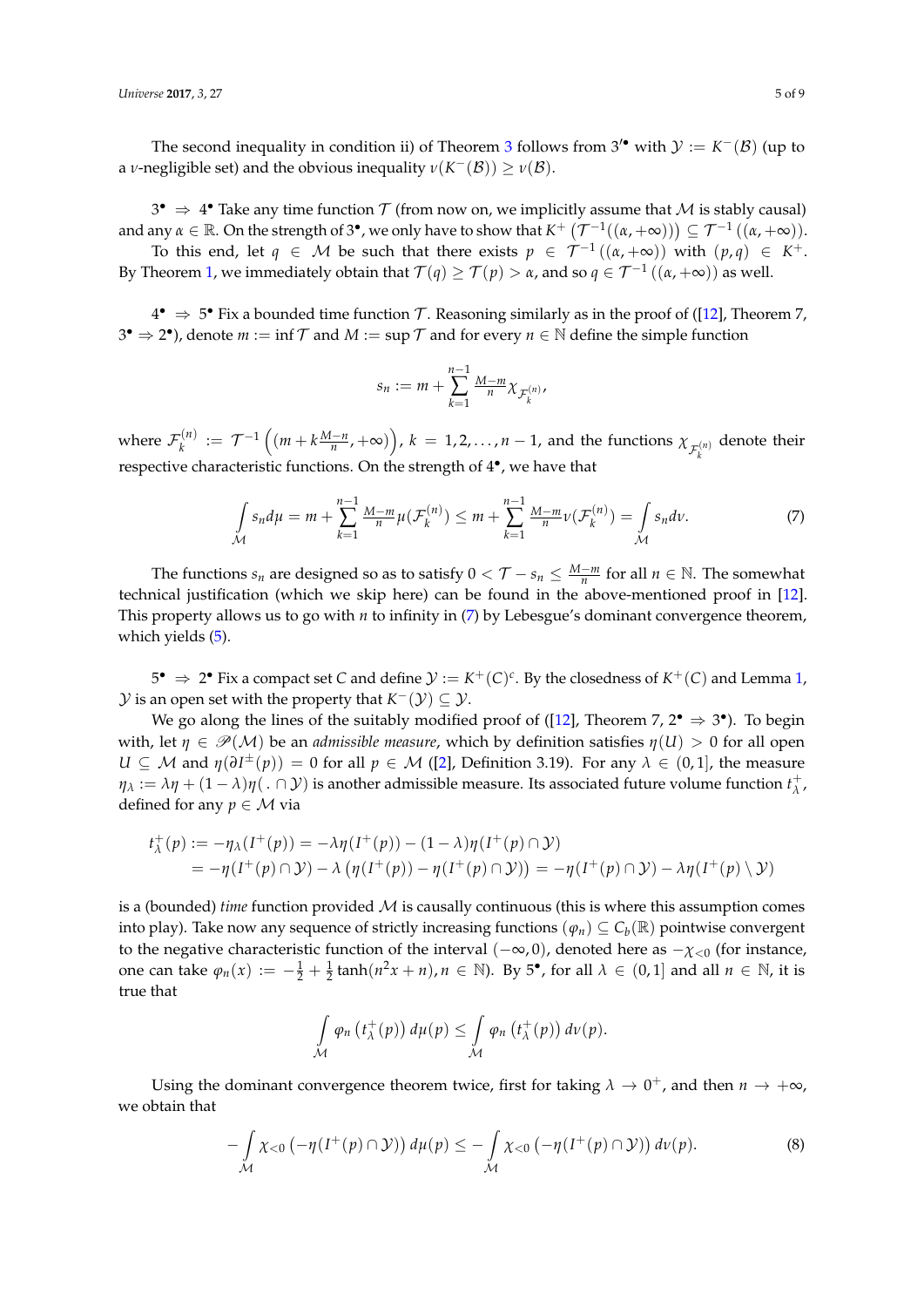It is now crucial to observe that the map  $p \mapsto \eta(I^+(p) \cap \mathcal{Y})$  is *positive* on  $\mathcal Y$  and zero on  $\mathcal Y^c$ . Indeed, for  $p \in \mathcal{Y}$ , the set  $I^+(p) \cap \mathcal{Y}$  is open and nonempty by the openness of  $\mathcal{Y}$ , and therefore  $\eta(I^+(p)\cap\mathcal{Y})>0$  by the very definition of an admissible measure. Conversely, if  $\eta(I^+(p)\cap\mathcal{Y})>0$ , then there exists  $q \in \mathcal{Y}$  such that  $p \ll q$ , which in turn means that  $p \in I^-(q) \subseteq K^-(q) \subseteq K^-(\mathcal{Y}) \subseteq \mathcal{Y}$ .

By the above observation, the integrands in [\(8\)](#page-4-1) are nothing but the characteristic function of  $\mathcal{Y}$ , and hence [\(8\)](#page-4-1) boils down to  $-\mu(\mathcal{Y}) \le -\nu(\mathcal{Y})$ , which in turn yields 2<sup>•</sup>, because

$$
\mu(K^+(C)) = \mu(\mathcal{Y}^c) = 1 - \mu(\mathcal{Y}) \leq 1 - \nu(\mathcal{Y}) = \nu(\mathcal{Y}^c) = \nu(K^+(C)).
$$

 $\Box$ 

<span id="page-5-2"></span>**Remark 1.** *If one replaces in condition* 5 • *the term "bounded" with "µ- and ν-integrable", and/or the term "time" with "temporal", "smooth time", "smooth causal", or "continuous causal", the thus-obtained condition is equivalent with* 5 • *.*

**Proof.** To begin with, let  $\tau$  stand for any term from the set {temporal, smooth time, time, smooth causal, continuous causal}. Let us assume that inequality [\(5\)](#page-2-1) holds for all bounded *τ* functions and take any  $\mu$ - and  $\nu$ -integrable  $\tau$  function  $\mathcal{T}$ . For every  $n \in \mathbb{N}$ , consider the bounded function  $n \tanh(\frac{1}{n}\mathcal{T})$ , which is also *τ*. By assumption,

<span id="page-5-0"></span>
$$
\int_{\mathcal{M}} n \tanh\left(\frac{1}{n}\mathcal{T}(p)\right) d\mu(p) \leq \int_{\mathcal{M}} n \tanh\left(\frac{1}{n}\mathcal{T}(p)\right) d\nu(p).
$$
\n(9)

Notice now that  $|n \tanh(\frac{1}{n}\mathcal{T})| \leq \mathcal{T}$  and that  $n \tanh(\frac{1}{n}\mathcal{T}) \to \mathcal{T}$  pointwise, and hence, by the dominant convergence theorem, inequality [\(9\)](#page-5-0) becomes [\(5\)](#page-2-1) as *n* approaches infinity.

The converse implication holds trivially, because every bounded *τ* function is *µ*-integrable for any  $\mu \in \mathscr{P}(\mathcal{M})$ .

We now move to proving that replacing "time" in 5<sup>•</sup> with any term from the set {temporal, smooth time, time, smooth causal, continuous causal} yields a condition equivalent to 5<sup>•</sup>. Notice that the "continuous causal" version of 5<sup>•</sup> implies all other versions, whereas the "temporal" version of 5<sup>•</sup> *is implied by* every other version. We thus only have to show that the "temporal" version implies the "continuous causal" one.

To this end, assume that  $f \in C_b(\mathcal{M})$  is a causal function and let *t* be a fixed bounded time function. Then, for any  $n \in \mathbb{N}$   $f + \frac{1}{n}t$  is another bounded time function, which in turn can be approximated by a sequence of temporal functions  $(\mathcal{T}_{n,m})_{m\in\mathbb{N}}$  such that  $|f+\frac{1}{n}t-\mathcal{T}_{n,m}|<\frac{1}{m}$  everywhere (cf. [\[30\]](#page-8-5), Corollary 5.4 and the subsequent comments). If we assume that the "temporal" version of 5<sup>•</sup> holds, then we can write that for any  $n, m \in \mathbb{N}$ ,

$$
\int_{\mathcal{M}} \mathcal{T}_{n,m} d\mu \leq \int_{\mathcal{M}} \mathcal{T}_{n,m} d\nu.
$$
\n(10)

With the aid of Lebesgue's dominant convergence theorem, we can go with *m* and then with *n* to infinity, thus obtaining  $\int_{\mathcal{M}} f d\mu \le \int_{\mathcal{M}} f d\nu$ .

Remark 2. In condition 4<sup>•</sup>, one can equivalently use the closed half-lines. In other words, 4<sup>•</sup> is equivalent to *the following condition:*

 $4'$  **For any time function T and any**  $\alpha \in \mathbb{R}$ **,** 

<span id="page-5-1"></span>
$$
\mu\left(\mathcal{T}^{-1}([\alpha, +\infty))\right) \leq \nu\left(\mathcal{T}^{-1}([\alpha, +\infty))\right). \tag{11}
$$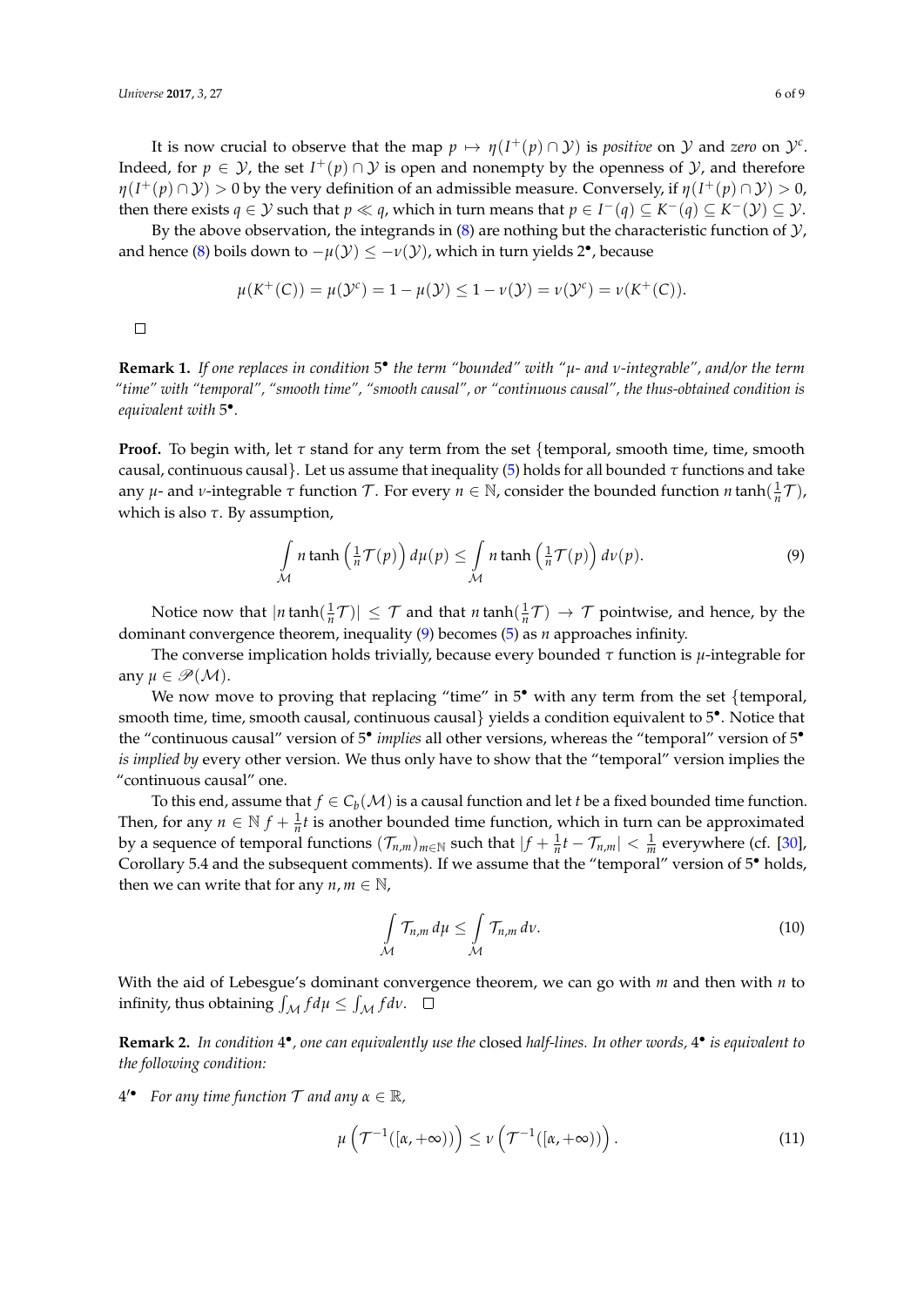**Proof.** To move between conditions [\(4\)](#page-2-2) and [\(11\)](#page-5-1), one can simply use the facts that

$$
\mathcal{T}^{-1}([\alpha,+\infty)) = \bigcap_{n=1}^{\infty} \mathcal{T}^{-1}\left((\alpha-\frac{1}{n},+\infty)\right) \quad \text{and} \quad \mathcal{T}^{-1}((\alpha,+\infty)) = \bigcup_{n=1}^{\infty} \mathcal{T}^{-1}\left([\alpha+\frac{1}{n},+\infty)\right),
$$

and employ the continuity of measures from below and above.  $\Box$ 

#### <span id="page-6-0"></span>**3. Conclusions**

In this work, we have defined the natural extension of the Sorkin–Woolgar relation  $K^+$  onto  $\mathcal{P}(\mathcal{M})$  and studied its basic properties and characterizations. Since  $K^+ = J^+$  for causally simple spacetimes, many of the results obtained here reduce to those known from [\[12\]](#page-7-5). However, the current paper yields two new properties of the causal precedence relation  $\preceq$  on  $\mathcal{P}(\mathcal{M})$  for causally simple M. Namely, by Proposition [1,](#page-1-2) the relation  $\preceq$  on  $\mathscr{P}(\mathcal{M})$  is closed, whereas by Theorem [2,](#page-2-0) conditions  $4^{\bullet}$ and  $4'$  provide additional characterizations of  $\mu \preceq \nu$  in terms of inverse images of half-lines under time functions. Finally, observe that Remark [1—](#page-5-2)making reference neither to  $\preceq$  nor  $\preceq_K$ —generalizes  $([12]$  $([12]$ , Theorem 6).

Let us remark that all the obtained results would also hold if one, instead of  $K^+$ , considered another well-studied causal relation introduced by Seifert [\[31\]](#page-8-6) and often denoted  $J_S^+$ . Of course, one would readily define its extension onto  $\mathcal{P}(\mathcal{M})$  through the obvious replacements in Definition [2.](#page-1-0) In fact, even obtaining the *proofs* of the "Seifert" versions of Proposition [1](#page-1-2) and Theorem [2](#page-2-0) would simply amount to swapping  $K^+$  for  $J_S^+$  throughout the whole of Section [2.](#page-1-1) This is because  $J_S^+$ —just like *K* <sup>+</sup>—is always transitive and topologically closed; moreover, if the underlying spacetime is stably causal, then actually  $J_S^+ = K^+$  [\[27\]](#page-8-2).

There are still some natural questions concerning the extension of  $K^+$  onto  $\mathscr{P}(\mathcal{M})$  to be addressed. In future work, we shall investigate, for example, the *antisymmetry* of  $\preceq_K$  for measures, which for pointlike events is known to hold exactly in stably causal spacetimes [\[27\]](#page-8-2). The question is whether stable causality already guarantees that  $\mu \preceq_K \nu \preceq_K \mu \Rightarrow \mu = \nu$ , or if rather one has to impose some stronger requirements on the causal properties of M, such as causal continuity. Another idea would be to try to recast the results of  $[16]$ , which pertain to (the measure-theoretic extension of)  $J^+$ and to *C* 2 -metrics, into the more general setting of the Sorkin–Woolgar causality and the metrics of lower regularity.

**Acknowledgments:** The author wishes to thank Stefan Suhr for his clarifying comments on Theorem [3.](#page-3-0)

**Conflicts of Interest:** The author declares no conflict of interest.

#### <span id="page-6-1"></span>**Appendix A**

For the reader's convenience, below we outline some topological and measure-theoretic notions and results used in the paper.

Polish spaces are completely metrizable spaces possessing a countable dense subset. Their basic examples include (second countable) manifolds as well as certain spaces of continuous functions ([\[32\]](#page-8-7), Appendix [A\)](#page-6-1). They turn out to have "nice" measure-theoretic properties (exemplified by the two theorems below), which render them extremely useful in probability theory [\[33\]](#page-8-8) and optimal transport theory [\[13](#page-7-6)[,34\]](#page-8-9).

The space  $\mathcal{P}(y)$  of all Borel probability measures on a Polish space  $y$  is usually endowed with the *narrow topology*, defined as the coarsest topology such that for each  $f \in C_b(\mathcal{Y})$  the real-valued  $\mathcal{P}(\mathcal{Y}) \ni \mu \mapsto \int_{\mathcal{Y}} f d\mu$  is continuous. Thus, a sequence  $(\mu_n) \subseteq \mathscr{P}(\mathcal{Y})$  is *narrowly* convergent to  $\mu \in \mathscr{P}(\mathcal{Y})$  iff  $\int_{\mathcal{Y}} f d\mu_n \to \int_{\mathcal{Y}} f d\mu$  for every  $f \in C_b(\mathcal{Y})$ .

It can be shown that  $\mathcal{P}(Y)$  is a Polish space as well ([\[33\]](#page-8-8), Chapter 18, Theorem 24), and hence narrowly convergent sequences fully determine the narrow topology.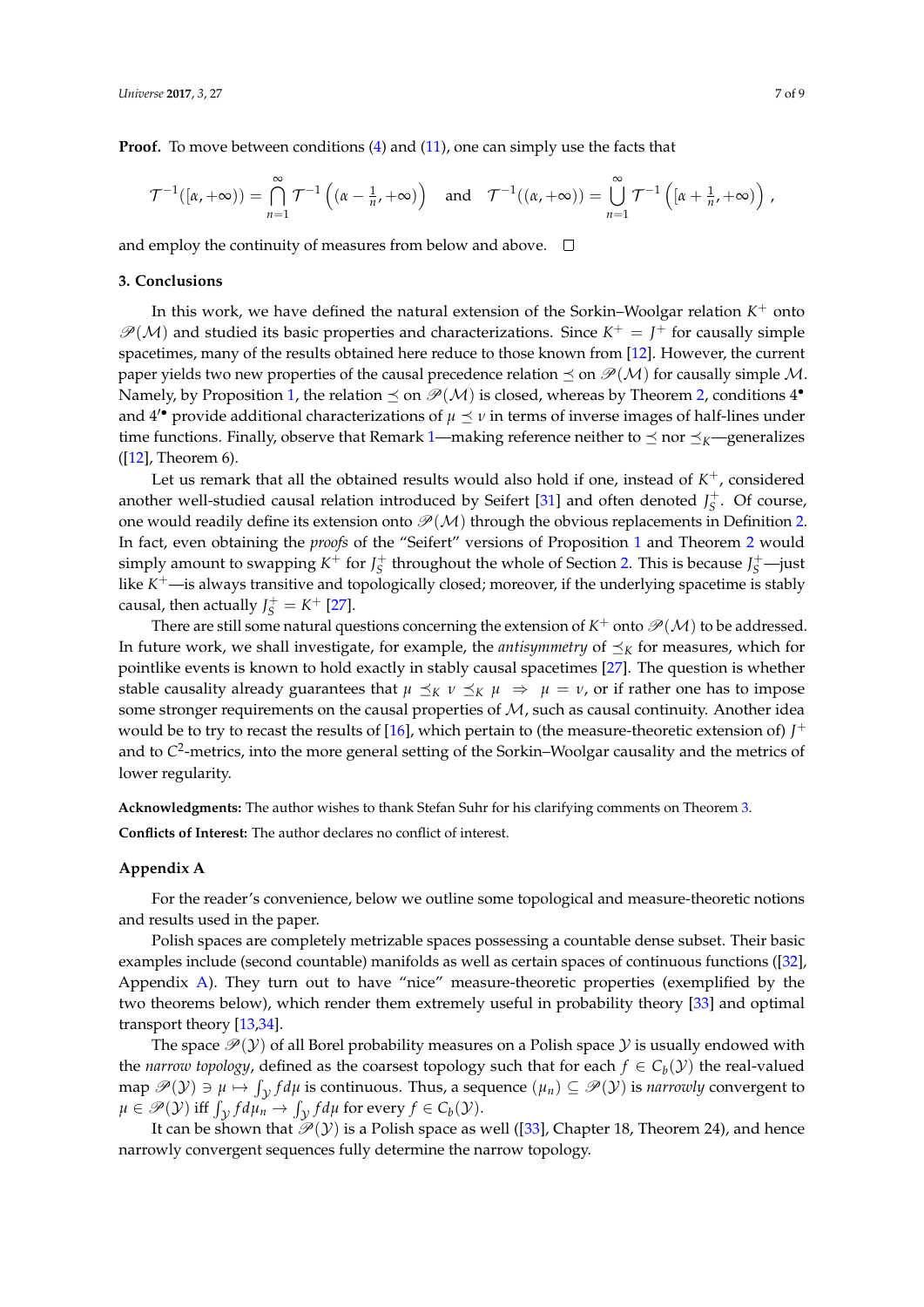Two seminal results of the probability theory on Polish spaces used in this paper are the Portmanteau theorem and the Prokhorov theorem ([\[33\]](#page-8-8), Chapter 18, Theorems 6 & 17, respectively). The former provides a list of equivalent conditions for a sequence  $(\mu_n) \subseteq \mathcal{P}(Y)$  to be narrowly convergent to some *µ*. In particular, in the paper we make use of the following characterization:

$$
\mu_n \to \mu
$$
 narrowly  $\Leftrightarrow \mu(F) \ge \limsup_{n \to +\infty} \mu_n(F)$  for any closed  $F \subseteq \mathcal{Y}$ .

Prokhorov's theorem, on the other hand, characterizes the relatively compact subsets of  $\mathcal{P}(y)$ , i.e., the subsets whose closure is compact (in the narrow topology). Concretely,  $A \subseteq \mathcal{P}(Y)$  is relatively compact iff it is *tight*, that is iff

$$
\forall \varepsilon > 0 \quad \exists \text{ compact } K_{\varepsilon} \subseteq \mathcal{Y} \quad \forall \nu \in \mathcal{A} \quad \nu(K_{\varepsilon}) \geq 1 - \varepsilon.
$$

This in particular implies that any Borel probability measure on a Polish space is inner regular, i.e., for any  $\mu \in \mathcal{P}(Y)$  and any Borel  $\mathcal{X} \subseteq \mathcal{Y}$ 

$$
\mu(\mathcal{X}) = \sup \{ \mu(\mathcal{K}) \mid \mathcal{K} \subseteq \mathcal{X}, \mathcal{K} - \text{compact} \}.
$$

### **References**

- <span id="page-7-0"></span>1. Minguzzi, E.; Sánchez, M. The causal hierarchy of spacetimes. In *Recent Developments in Pseudo-Riemannian Geometry (ESI Lectures in Mathematics and Physics)*; Alekseevsky, D.V., Baum, H., Eds.; European Mathematical Society Publishing House: Scheuchzerstrasse, Switzerland, 2008; pp. 299–358.
- <span id="page-7-1"></span>2. Beem, J.; Ehrlich, P.; Easley, K. *Global Lorentzian Geometry*; Monographs and Textbooks in Pure and Applied Mathematics; CRC Press: Boca Raton, FL, USA, 1996.
- 3. Penrose, R. *Techniques of Differential Topology in Relativity*; CBMS–NSF Regional Conference Series in Applied Mathematics; SIAM: Philadelphia, PA, USA, 1972.
- 4. O'Neill, B. *Semi-Riemannian Geometry with Applications to Relativity*; Academic Press: Cambridge, MA, USA, 1983.
- 5. Hawking, S.W.; Ellis, G.F.R. *The Large Scale Structure of Space-Time*; Cambridge Books Online; Cambridge University Press: Cambridge, UK, 1973.
- <span id="page-7-2"></span>6. Wald, R.M. *General Relativity*; University of Chicago Press: Chicago, IL, USA, 1984.
- <span id="page-7-3"></span>7. Franco, N.; Eckstein, M. An algebraic formulation of causality for noncommutative geometry. *Class. Quantum Gravity* **2013**, *30*, 135007.
- 8. Franco, N. Lorentzian Approach to Noncommutative Geometry. *arXiv* **2011**, arXiv:1108.0592.
- 9. Franco, N.; Eckstein, M. Exploring the causal structures of almost commutative geometries. *Symmetry Integr. Geom. Meth. Appl.* **2014**, *10*, 010.
- 10. Eckstein, M.; Franco, N. Causal structure for noncommutative geometry. In Proceedings of the 2014 Frontiers of Fundamental Physics, Marseille, France, 15–18 July 2014.
- <span id="page-7-4"></span>11. Franco, N.; Eckstein, M. Causality in noncommutative two-sheeted space-times. *J. Geom. Phys.* **2015**, *96*, 42–58,
- <span id="page-7-5"></span>12. Eckstein, M.; Miller, T. Causality for nonlocal phenomena. *arXiv* **2015**, arXiv:1510.06386.
- <span id="page-7-6"></span>13. Ambrosio, L.; Gigli, N. A User's Guide to Optimal Transport. In *Modelling and Optimisation of Flows on Networks*; Piccoli, B., Rascle, M., Eds.; Springer: Berlin/Heidelberg, Germany, 2013.
- <span id="page-7-7"></span>14. Villani, C. *Optimal Transport: Old and New*; Volume 338, Grundlehren der Mathematischen Wissenschaften; Springer: Berlin/Heidelberg, Germany, 2008.
- <span id="page-7-8"></span>15. Suhr, S. Theory of optimal transport for Lorentzian cost functions. *arXiv* **2016**, arXiv:1601.04532.
- <span id="page-7-9"></span>16. Miller, T. Polish spaces of causal curves. *J. Geom. Phys.* **2017**, *116*, 295–315.
- <span id="page-7-10"></span>17. Eckstein, M.; Miller, T. Causal evolution of wave packets. *Phys. Rev. A* **2017**, *95*, 032106.
- <span id="page-7-11"></span>18. Gerlach, B.; Gromes, D.; Petzold, J.; Rosenthal, P. Über kausales Verhalten nichtlokaler Größen und Teilchenstruktur in der Feldtheorie. *Z. Phys.* **1968**, *208*, 381–389.
- 19. Gerlach, B.; Gromes, D.; Petzold, J. Energie und Kausalität. *Z. Phys.* **1969**, *221*, 141–157.